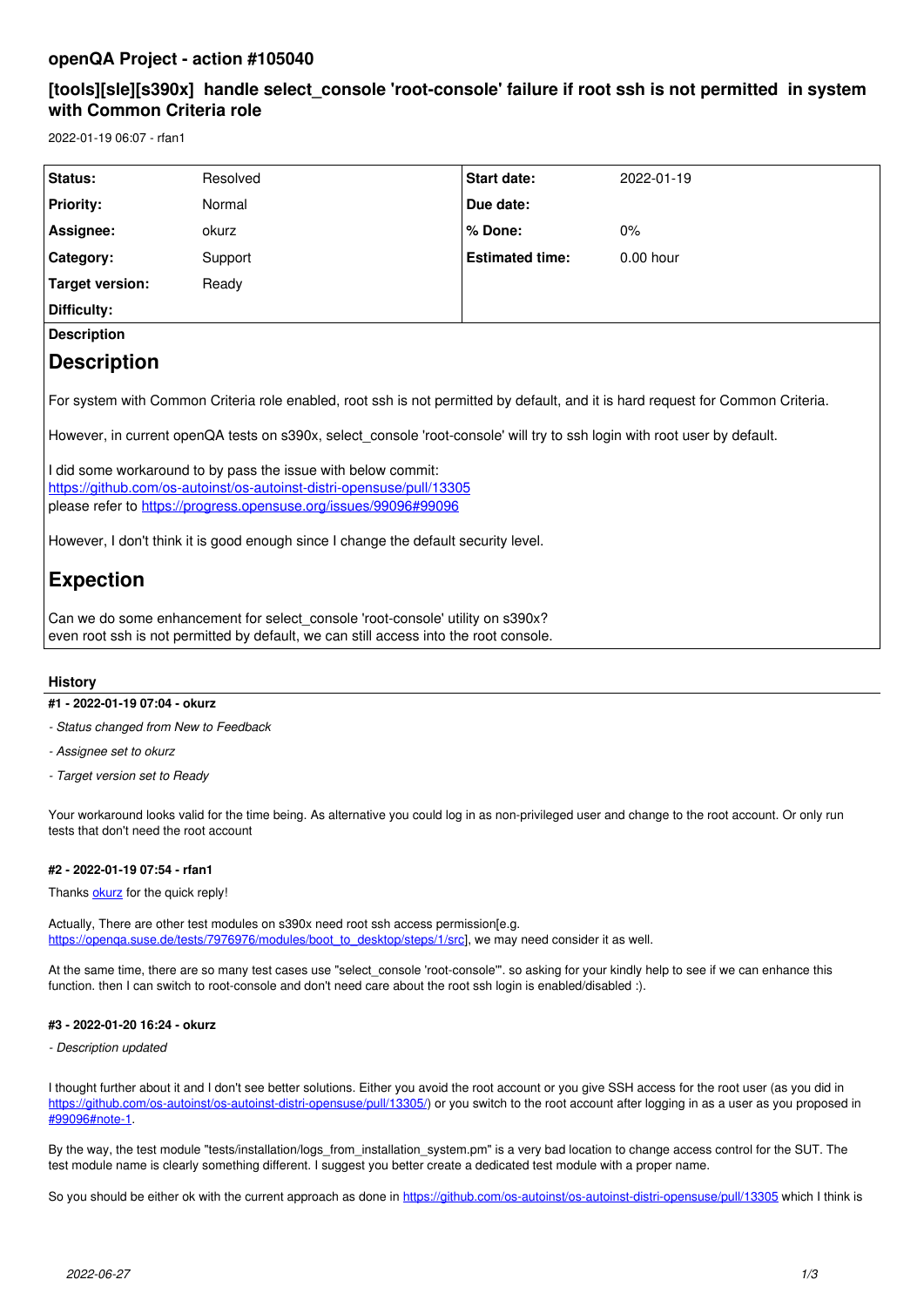fine or do what you did in [#99096#note-1](https://progress.opensuse.org/issues/99096#note-1)

Is there anything else I could provide?

#### **#4 - 2022-01-21 01:27 - rfan1**

Thanks Oliver.

I will enhance my test code then.

However, I still have concern for the current logic for "select console 'root-console" on s390x. it should access the system with "ssh +root". In this case, it will fail on the systems "root ssh is not permitted"

Not only on CC setup, but aslo on TW, the root ssh is not permitted by default, we also had a workaround there: commit b861887b897b5a47d3a5c10361e3c1b9634ee201 Author: Sarah Julia Kriesch [krieschsa69526@th-nuernberg.de](mailto:krieschsa69526@th-nuernberg.de) Date: Sun Jul 11 15:11:38 2021 +0200

Add password possibility for ssh access with s390x on Tumbleweed (poo#93949)

The test reconnect\_mgmt\_console is failing for openSUSE Tumbleweed because of forbidden passwords for root via ssh. The function ssh\_password\_possibility is a workaround on s390x.

So, I suggest we can enhance 'select\_console' utils if possible.

If root ssh is not permitted by default, "select\_console 'root-console'" can still work, then we don't need to do many code changes in our test modules.

#### **#5 - 2022-03-03 07:55 - cdywan**

rfan1 wrote:

So, I suggest we can enhance 'select\_console' utils if possible.

If root ssh is not permitted by default, "select\_console 'root-console'" can still work, then we don't need to do many code changes in our test modules.

Did you ever file a feature request for this idea?

#### **#6 - 2022-03-03 08:09 - rfan1**

cdywan wrote:

rfan1 wrote:

- So, I suggest we can enhance 'select\_console' utils if possible.
	- If root ssh is not permitted by default, "select console 'root-console" can still work, then we don't need to do many code changes in our test modules.

Did you ever file a feature request for this idea?

Thanks [cdywan,](progress.opensuse.org/users/32300)

Actually not yet!

I did some workaround via PR<https://github.com/os-autoinst/os-autoinst-distri-opensuse/pull/14096>. [It is reverted since we didn't use this test module on any job]

However, for our current Common criteria tests, we still "enable the root ssh login" during the installation phase. we need to disable it for our tests since

# **"For system with Common Criteria role enabled, root ssh is not permitted by default, and it is hard request for Common Criteria." [already in our plan]**

IMO, in newer SLE/LEAP or TW releases, if the root ssh is not permitted by default. we should find a way to handle it.

1) Enhance serlect\_console 'root-console'

2) Enhance our test module to use user\_console by default.